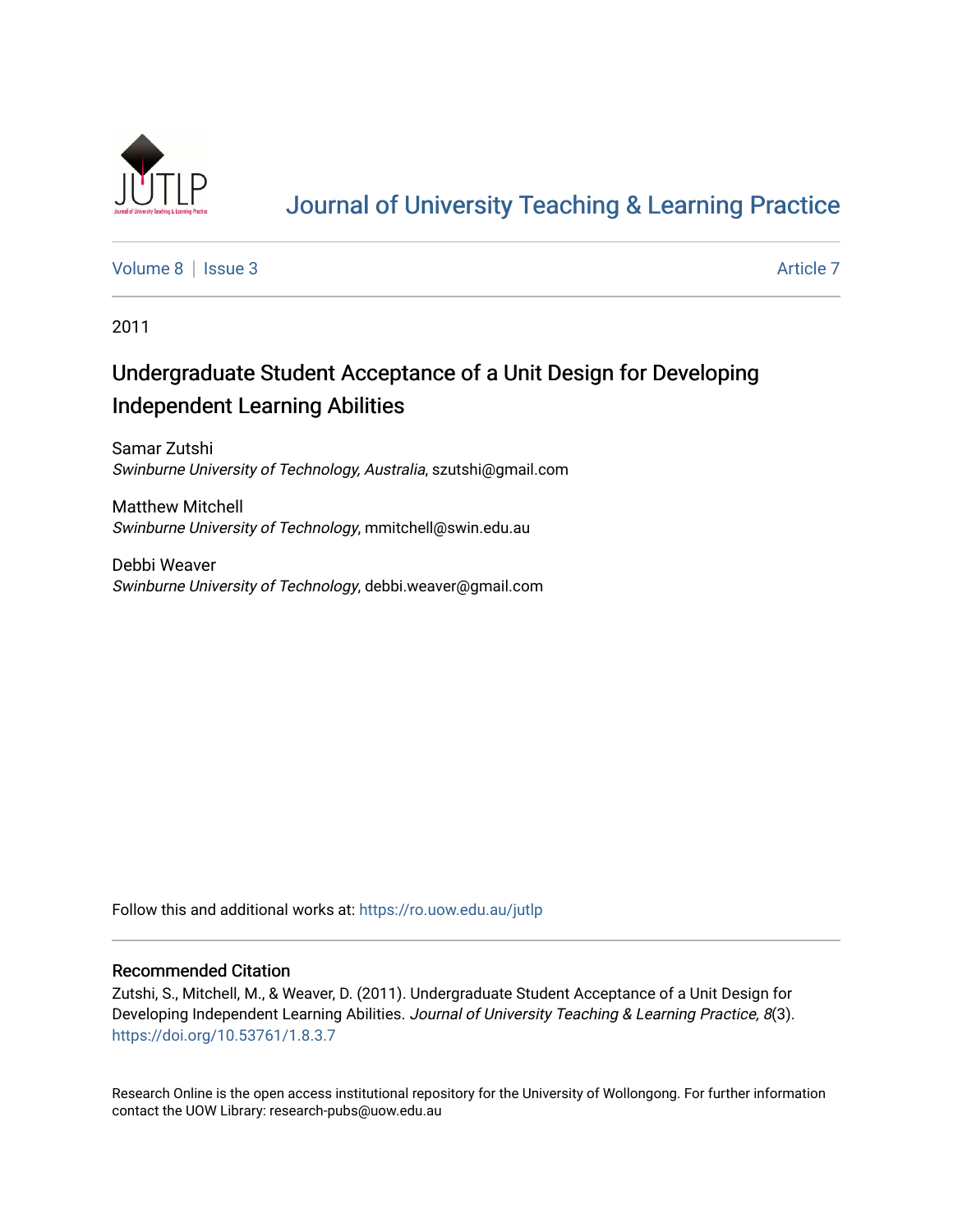# Undergraduate Student Acceptance of a Unit Design for Developing Independent Learning Abilities

#### **Abstract**

This paper describes a method intended to advance students along the path to independent learning. The method is consistent with the principles of enquiry-based Learning. It involves restructuring student contact class time into a single three-hour block, and dedicating the majority of this time to working in small research project groups. Non-punitive, formative feedback is provided continuously on student work through the semester. In order to gain insight into the student experience of the design, a qualitative study using focus groups was conducted across two consecutive semesters. Reflection on the teaching experience in light of the student responses provides insight into aspects that have worked well, particularly the nature and channels of support provided to students. Despite the students' unfamiliarity with the unit design, the contact structure and the group work has been popular and has been perceived as contributing to the students' learning experience. The levels of support and feedback made possible through the unit design have also been very positively viewed. However, interesting questions are also raised. The first is regarding the balance between encouraging independent learning and the provision of structure and support by staff. The second is related to going beyond student perceptions and reliably measuring changes in independent learning abilities.

#### Keywords

independent learning, enquiry-based learning, group work

This article is available in Journal of University Teaching & Learning Practice:<https://ro.uow.edu.au/jutlp/vol8/iss3/7>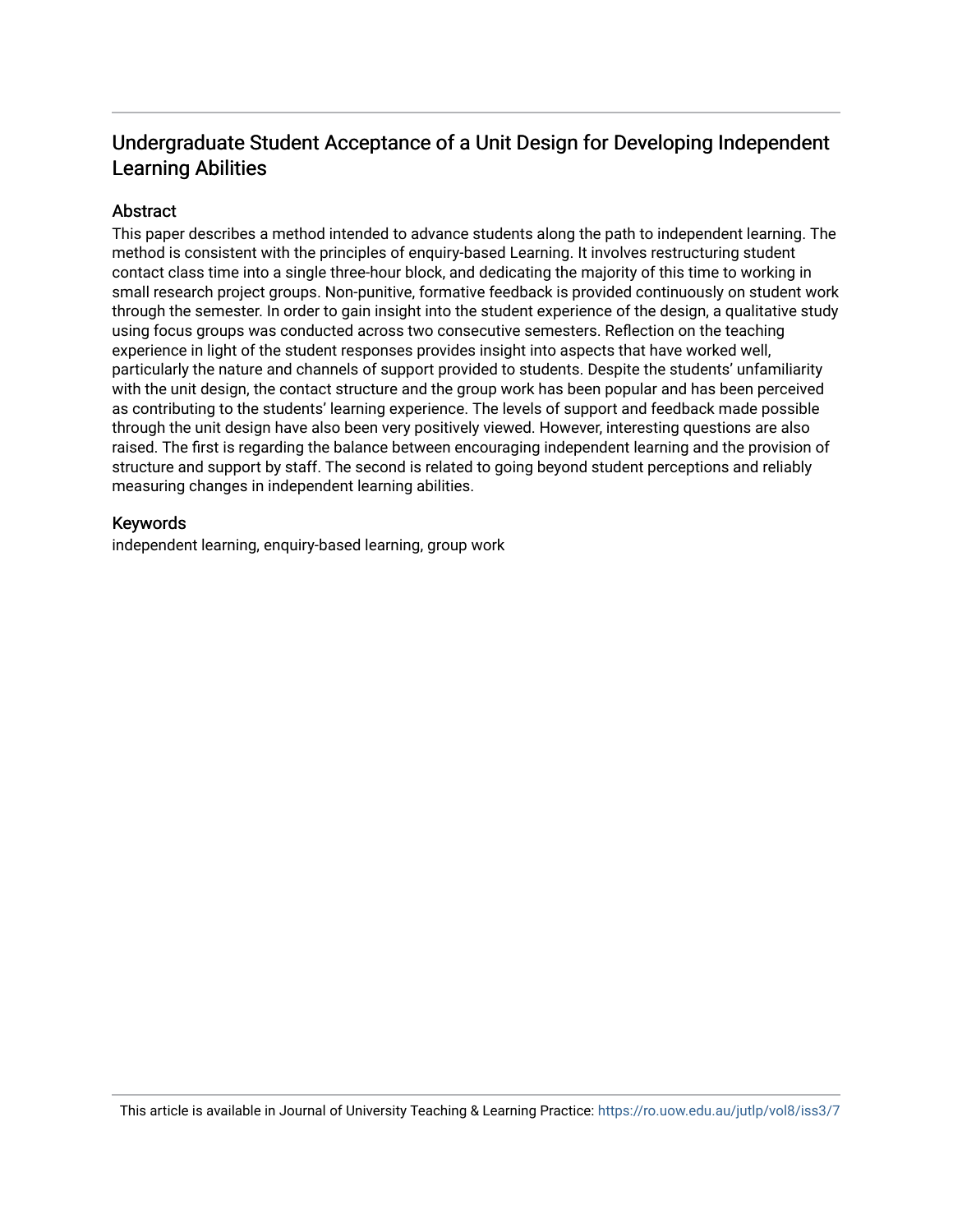

# [Journal of University Teaching & Learning Practice](https://ro.uow.edu.au/jutlp)

[Volume 8](https://ro.uow.edu.au/jutlp/vol8) | [Issue 3](https://ro.uow.edu.au/jutlp/vol8/iss3) Article 7

2011

# Undergraduate Student Acceptance of a Unit Design for Developing Independent Learning Abilities

Samar Zutshi Swinburne University of Technology, szutshi@gmail.com

Matthew Mitchell Swinburne University of Technology, mmitchell@swin.edu.au

Debbi Weaver Swinburne University of Technology, debbi.weaver@gmail.com

Follow this and additional works at: [https://ro.uow.edu.au/jutlp](https://ro.uow.edu.au/jutlp?utm_source=ro.uow.edu.au%2Fjutlp%2Fvol8%2Fiss3%2F7&utm_medium=PDF&utm_campaign=PDFCoverPages) 

#### Recommended Citation

Zutshi, S., Mitchell, M., & Weaver, D. (2011). Undergraduate Student Acceptance of a Unit Design for Developing Independent Learning Abilities. Journal of University Teaching & Learning Practice, 8(3). [https://ro.uow.edu.au/jutlp/vol8/iss3/7](https://ro.uow.edu.au/jutlp/vol8/iss3/7?utm_source=ro.uow.edu.au%2Fjutlp%2Fvol8%2Fiss3%2F7&utm_medium=PDF&utm_campaign=PDFCoverPages) 

Research Online is the open access institutional repository for the University of Wollongong. For further information contact the UOW Library: research-pubs@uow.edu.au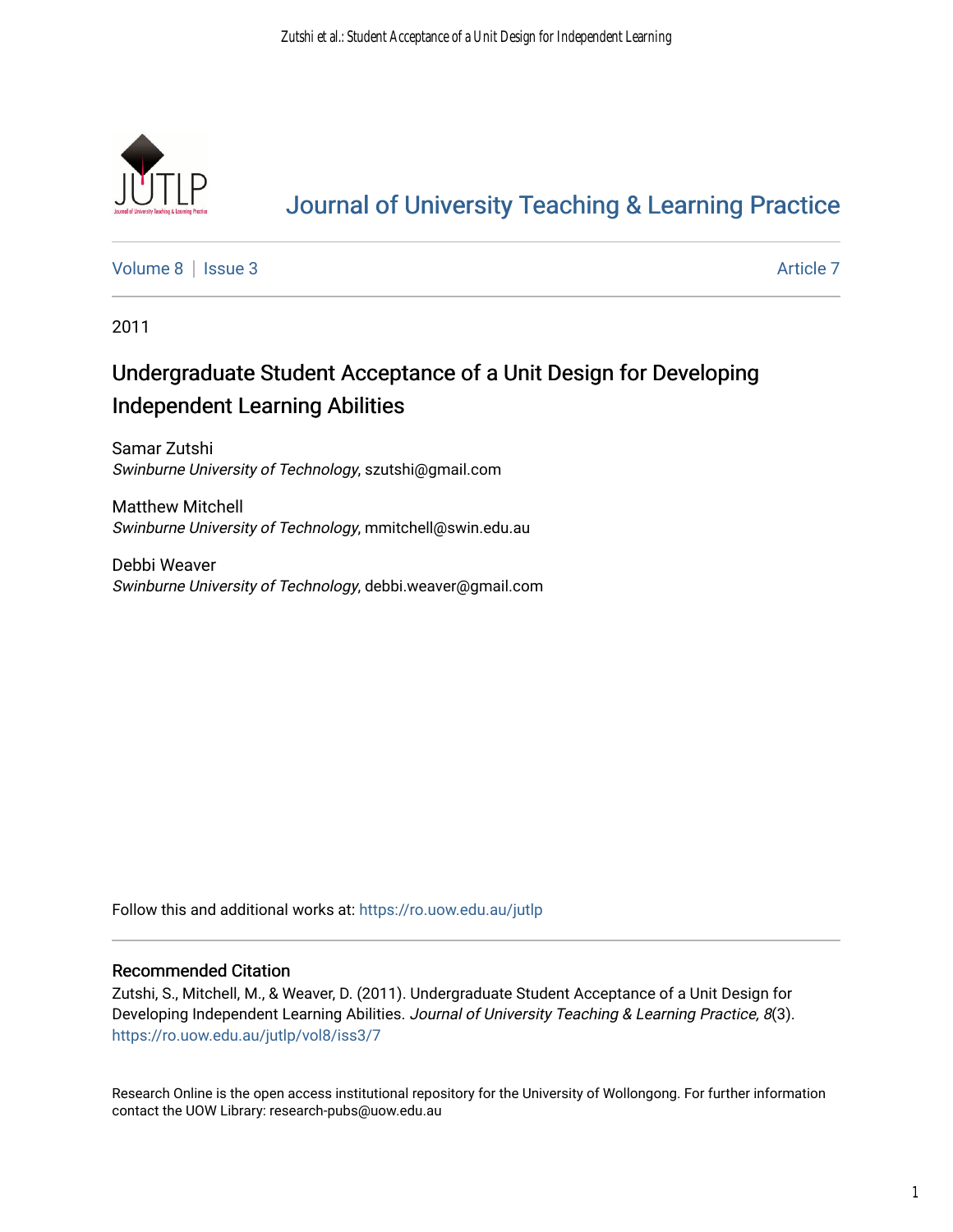# Undergraduate Student Acceptance of a Unit Design for Developing Independent Learning Abilities

#### Abstract

This paper describes a method intended to advance students along the path to independent learning. The method is consistent with the principles of enquiry-based Learning. It involves restructuring student contact class time into a single three-hour block, and dedicating the majority of this time to working in small research project groups. Non-punitive, formative feedback is provided continuously on student work through the semester. In order to gain insight into the student experience of the design, a qualitative study using focus groups was conducted across two consecutive semesters. Reflection on the teaching experience in light of the student responses provides insight into aspects that have worked well, particularly the nature and channels of support provided to students. Despite the students' unfamiliarity with the unit design, the contact structure and the group work has been popular and has been perceived as contributing to the students' learning experience. The levels of support and feedback made possible through the unit design have also been very positively viewed. However, interesting questions are also raised. The first is regarding the balance between encouraging independent learning and the provision of structure and support by staff. The second is related to going beyond student perceptions and reliably measuring changes in independent learning abilities.

#### Keywords

independent learning, enquiry-based learning, group work

This article is available in Journal of University Teaching & Learning Practice:<https://ro.uow.edu.au/jutlp/vol8/iss3/7>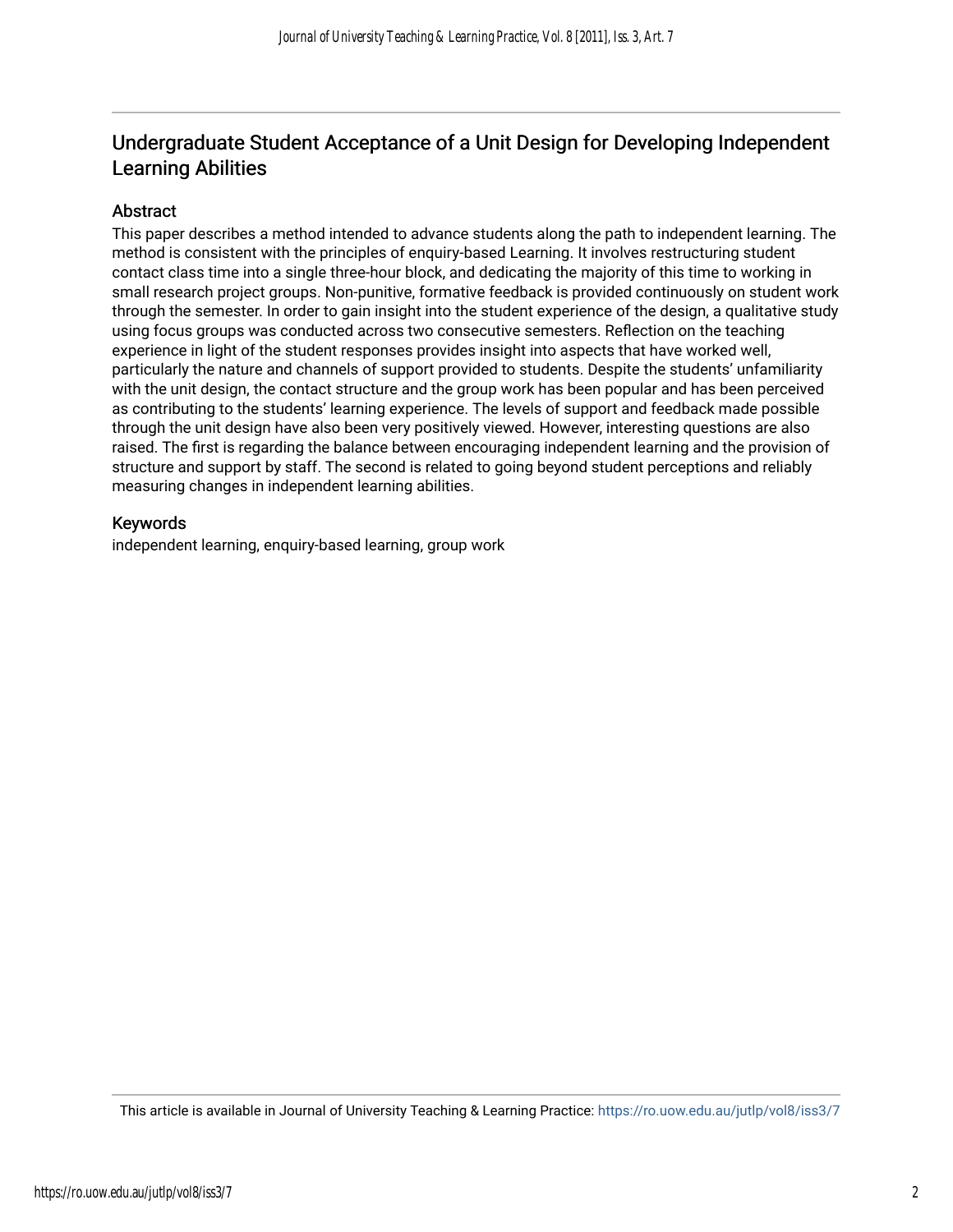#### **1. Introduction**

One goal of undergraduate education is that graduates be able to learn independently (Baird 1988; Gow & Kember 1990). The ability to learn independently is open to various interpretations; however, a variety of researchers agree that they include concepts of critical and independent thought as well as autonomy (Ramsden 1992; Moore 1973; Eneau 2008; Bradley, Noonan, Nugent & Scales 2008). Our experience with teaching using the conventional lecture and tutorial model, along with our reading of the literature on the topic, indicates that this model does not adequately allow students to improve their independent-learning abilities. Our particular concern was with cohorts of students undertaking third-year undergraduate studies who seemed to lack the independent learning skills that we expected from students about to graduate from university. To address this problem we developed an alternative method, with the intention of providing more support for the higher-level skills associated with independent learning. Our method is consistent with the principles of the family of "inductive" (Prince & Felder 2006) or "inquiry" teaching methods (Hmelo-Silver, Duncan & Chin 2007). In particular it can be considered compatible with enquiry-based learning (EBL), which has explicitly stated objectives in relation to independentlearning skills (Hutchings 2007).

The aim of this paper is to present our findings regarding the effectiveness of our model. However, direct measurement of improvements in the higher-level skills associated with independent learning is difficult. Given these difficulties, our study focuses on student perceptions based on their experience with the model. These perceptions were studied across two semesters using focusgroup interviews conducted twice each semester.

The rest of the paper is structured as follows. Section 2 examines traditional and recent approaches to undergraduate teaching, from which we argue for a selected set of pedagogical elements appropriate for developing independent learning. Section 3 describes our unit design, which incorporates these elements. Section 4 presents the results of our focus-group studies into student perceptions of the unit design as offered over two semesters. Finally, Section 5 summarises the findings of our analysis and offers a discussion of our future areas of inquiry.

#### **2. Independent Learning within Universities**

The concept of "independent learning", sometimes termed "independent study", has been interpreted in various ways. Moore (1973) recognised multiple uses of the term, which includes correspondence and distance studies as well as out-of-school, part-time degree programs for adults. According to Moore (1973, p667), the crucial ingredient is learning autonomy, which is defined as "the will and ability to exercise powers of learning, to overcome obstacles for oneself, to try to do difficult learning tasks, and to resist coercion". Baird (1988, p142) states that the "effective, independent learner" is a "commonly espoused" goal of both secondary and tertiary education. The independent learner "is both willing and able to take responsibility for, and control over, one's own learning". Therefore to demonstrate independent learning, students must be given autonomy. Baird (1988, p142) also notes, "Such a person can make informed, purposeful decisions about planning, managing and evaluating personal learning; he or she can thereby function proactively in and contribute to the betterment of society at large."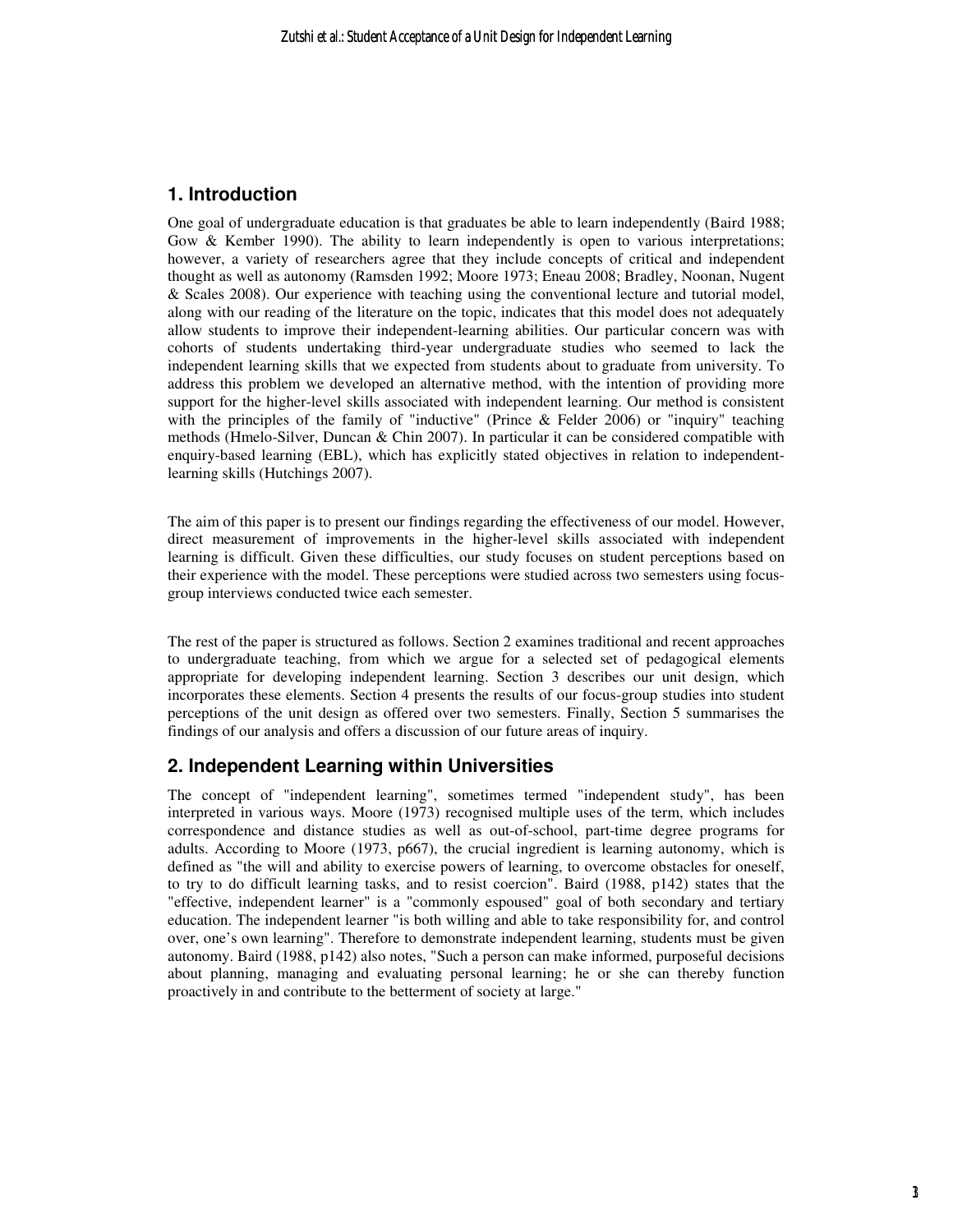However, Baird (1988) cautions against interpreting independent learning as solitary learning. In fact, Eneau (2008, p. 230) discusses the "role of interpersonal relationships in the construction of the learner's autonomy", and suggests (p. 231) that "individual autonomy can only be established in a dialectic between individual liberty and external constraints". This implies that the autonomy necessary to support independent learning must incorporate social aspects. The term "independent learning" may also be used without an exact definition; for instance, Geraghty and Quinn (2009) do not explicitly state what they mean by independent learning, but refer to individual learning, which takes place outside the classroom.

Having discussed various concepts associated with independent learning, we now look at how it can be supported in a teaching environment. Ramsden (1992, p88) recognises "a commitment to encouraging student independence" as one of the important properties of good teaching. Dimensions of independence include student "[p]erceptions of choice over how to learn the subject matter, and of control over which aspects may be focused on" (Ramsden 1992, p100). It is also related to giving students the opportunity "to practice the art of inquiry" (Ramsden 1992, p101). Laurillard (1993, p2) characterises the vision of academic learning as a community of scholars where students take responsibility for their own learning as "attractive". She recognises that such a vision is realised for post-graduate (i.e. Higher Degree by Research, or HDR) students. HDR students remain largely autonomous and exercise significant control and responsibility over what to learn, and in what sequence. They also engage in learning through academic enquiry, which necessitates critical thought and reflection in the sense of becoming "critically aware of the suppositions of one's thought" (Schumacher 1977, p54) and "regarding the assumptions beliefs and values … assimilated during childhood and adolescence" (Brookfield 2000 p94). We argue that all of these elements are important in developing students' independence.

For our purposes, rather than debate definitions of independent learning, we consider it more useful to identify the high-level (generic) skills that we believe independent learners should possess. Based on the discussion above, we have identified the following:

- 1. Self-management skills, especially time-management skills (Baird 1988, p142).
- 2. Critical thinking, including being aware of the underlying suppositions of one's thoughts and beliefs (Schumacher 1977, p54; Brookfield 2000 p94).
- 3. Creative thinking, to identify worthwhile goals and methods of achieving them (Baird 1988, p142; Laurillard 1993, p2).

It is these specific skills that we seek to improve in our own teaching practice, and that form the basis of the research in this paper.

It is also evident from the literature that the following pedagogical elements are important for supporting the development of these skills:

- Giving students increased autonomy over the conversation about their learning and its execution (i.e. control over both content and process), such as topics and their sequence (Ramsden 1992, p100; Moore 1973, p667).
- Frequent customised feedback on student work, allowing changes prior to final assessment (in a manner analogous to HDR student supervision, building on Laurillard 1993, p2).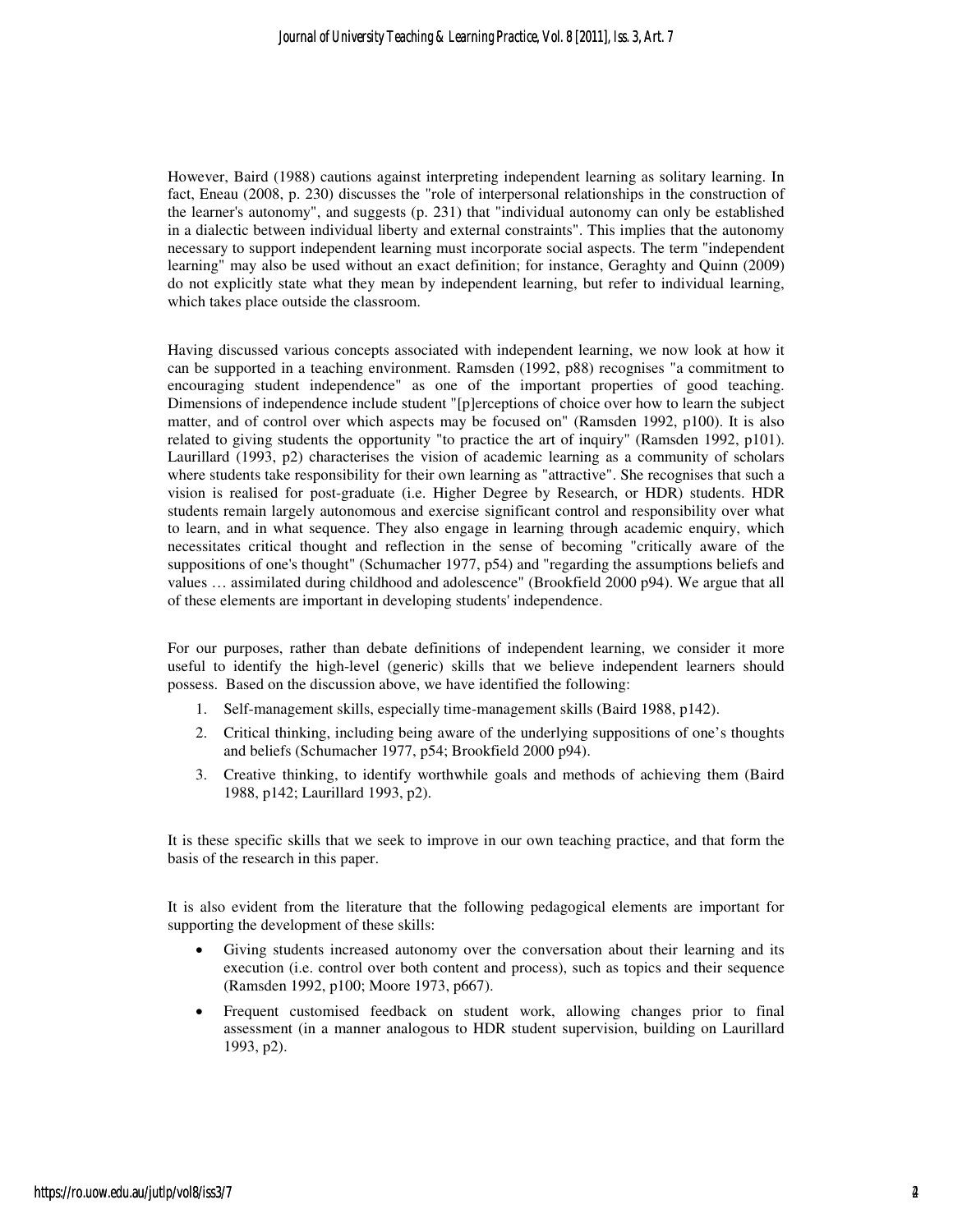- A creative element allowing individualised engagement with, and use of, the material being learned (Baird 1988, p142; Eneau 2008, p231).
- Social learning, not just individual students should have opportunities to discuss their ideas and be exposed to different opinions (Eneau 2008, p230).

These elements are difficult to accommodate within the limitations of conventional undergraduate teaching. Particular limitations of undergraduate teaching are identified by Laurillard (1993, p2): the costs involved in the labour-intensive nature of assessment and guidance in this context; and the nature of the undergraduate curriculum, which is often concerned with transmitting a body of knowledge to students (Laurillard 1993). Laurillard (2002, p143) further argues that university teaching needs to be more oriented towards the "generic skills of scholarship". These sorts of skills can be developed through the techniques Ramsden (1992) associated with good teaching practice, some of which we have already discussed. In fact, Ramsden (1992, p100) recognises that the desirability of student independence is "rather bad news" for traditional lectures, tutorials and orthodox approaches to the curriculum. One reason for this is offered by Phillips (2005, p3), who contends that lecturing tacitly adopts an objectivist epistemology, "assuming that the learner is an empty vessel to be filled with content", leading to a dissonance between the professed theory of most lecturers (which is constructivist) and their actual practice. Phillips (2005) draws on prior work, such as Laurillard (2002), to conclude that a significant limitation of lecturing is that it requires the entire class to have shared capabilities and background knowledge. An additional problem is that lecturing creates a power imbalance where "the teacher's responsibility is to 'teach', which implies determining the content, and controlling the sequence" (Phillips 2005, p6). This limits students' autonomy. However, lectures and tutorials do have their place in the educational landscape. Bligh (2000) identifies lectures as suitable for content-delivery, although not for the development of the higher-level generic skills associated with independent learning. For these reasons, we have sought an alternative approach that is better suited to our objective of fostering independent learning.

In contrast to the standard lecture and tutorial model, researchers have identified a family of related approaches that have been described as "inductive learning" (Prince & Felder 2006). Such methods include project-based learning (Thomas 2000) and EBL (Hutchings 2007). We recognise that such methods incorporate a significant degree of scaffolding.

It has been argued that scaffolded inductive learning methods, such as those described above, are more closely aligned with constructivist principles (Prince & Felder 2006). Consequently, they offer an alternative that addresses the dissonance between theory and practice that Phillips (2005) identified.

Therefore, despite the fact that the traditional lecture and tutorial model is relatively uniform in higher education in Australia (Phillips 2005), it is clear that other teaching approaches can be used at the undergraduate level that may be better suited to developing the generic skills that independent learners need.

#### **3. Unit Design to Encourage Independent Learning**

To best support our students to develop the high-level skills we associate with independent learners, and to incorporate the pedagogical elements we consider necessary to facilitate the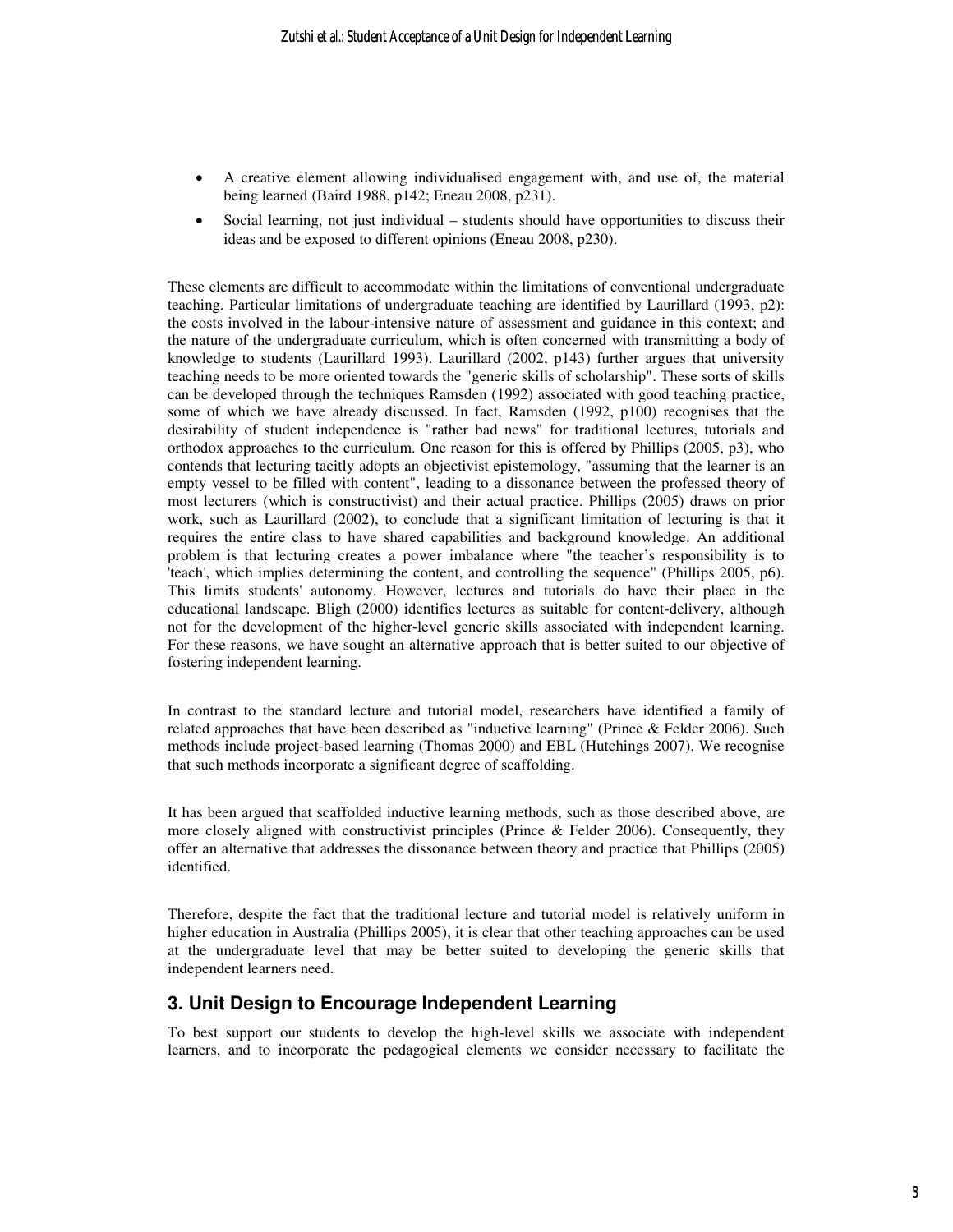exercising of such skills, we made major changes to the structure of the available class time, and to the design of assessment tasks and the feedback processes around these tasks (Mitchell, Zutshi & Weaver 2010).

We made every effort to apply these adaptations within the limitations on staff, room and time resources for undergraduate classes. The unit of study for which we applied our adapted techniques was an eCommerce unit, which was originally largely content-based, with some assessment based on a small-group assignment. The unit was redesigned to reverse the significance of these two components, so that it did include a curriculum of content, but assessment was primarily based around a group research project and individual research and reflection. The predominant classroom activity was teamwork in the project groups. We describe the structure of the contact and the assessment and feedback strategy below.

Faculty policy requires that the unit must have the standard student-to-staff-ratio for tutorials and the same total face-to-face teaching hours as other equivalent units offered in the university. For our university, this meant a weekly one-hour lecture (for the entire cohort), supplemented by a two-hour tutorial (in groups of up to 25 students).

We addressed these constraints by replacing the separate weekly lecture and tutorials with a single three-hour session, in which all students were in one large room for the entire time. The class time was then reorganised as follows:

- 1. Mini-lecture to full cohort (30 minutes) a single staff member present;
- 2. Group work (two hours) students in small groups (typically five per group), with several tutors present, depending on class enrolment; and
- 3. Second mini-lecture to full cohort (30 minutes) a single staff member again.

During the group-work session, tutors met separately with their student groups for at least 20 minutes. Each tutor was responsible for up to six groups, and could therefore be responsible for up to 30 students (depending on the semester enrolment).

The full-group (mini-lecture) sessions were intended to support the development of independent learning by modelling planning, self-management and critical-thinking skills.

Each week the lecturer reviewed the requirements of various assessment items, questioned students on their organisation and planning to meet deadlines, and described techniques for the project steps, as well as providing sample plans and discussing possible impediments. This unit design was trialed with cohorts of up to 90 students prior to the focus group study described in Section 4.

It may be argued that modelling thinking processes and providing guided planning and selfmanagement within a structured unit is inconsistent with the development of autonomy in students. However, Willison, Pierce and Ricci (2008, p489) found that "some of the skills required in complex open-ended field-research environments were developed through guided and wellstructured literature research tasks". Consistent with our belief that students need a staged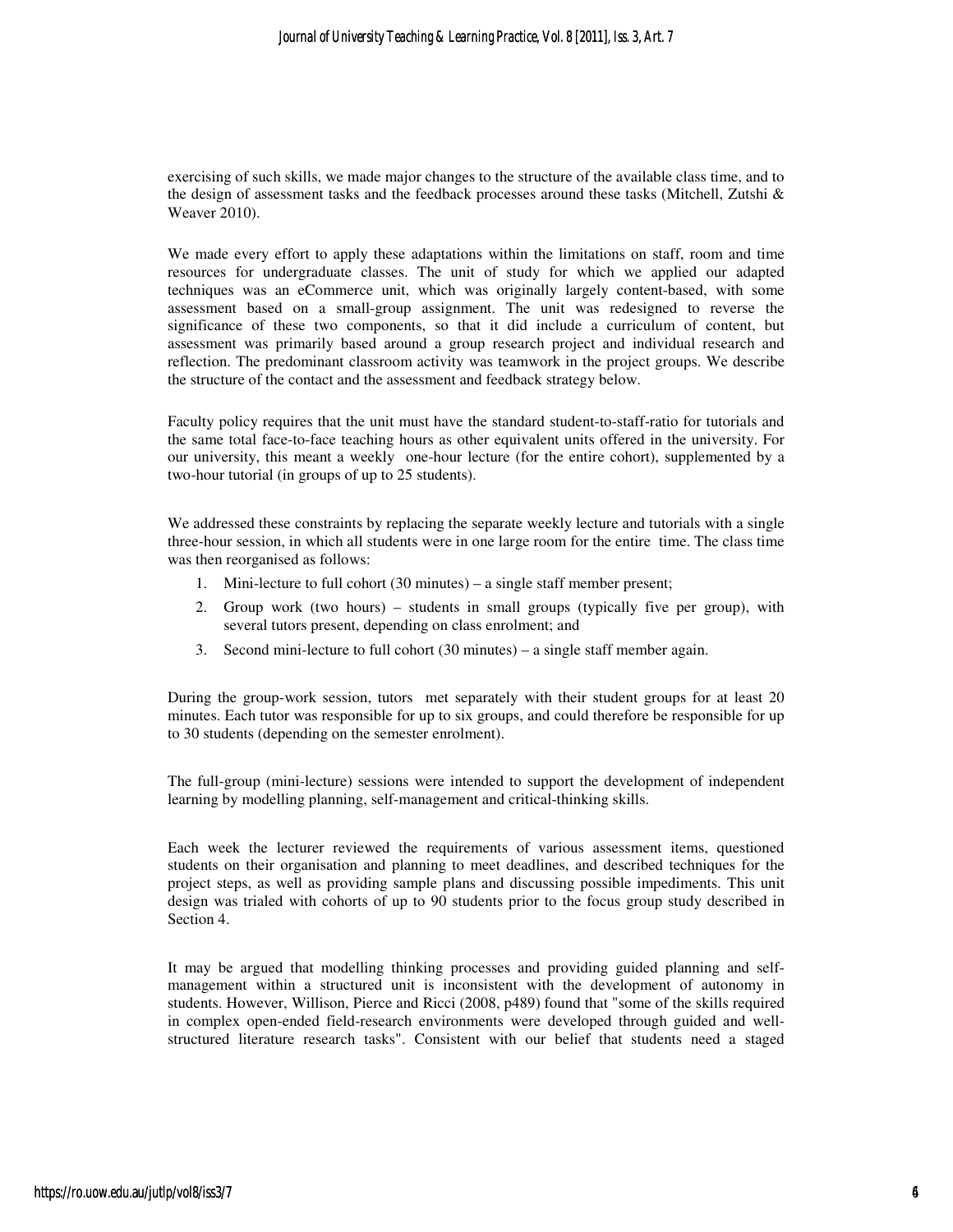introduction to higher-level skills, we applied a scaffolding approach to developing critical thinking. A major proportion of the full-group sessions remained dedicated to content delivery, such as academic challenges regarding the benefits of technology, and to modelling critical assessment of these topics, challenging student beliefs and encouraging students to question critically. The support we attempted to provide is summed up by the words of Hmelo-Silver et al., who state that "scaffolds act by 'rocking the boat' and stopping mindless progress through the task, thus redirecting students' attention to important learning goals such as examining counter claims, articulating explanations and reflecting on progress" (Hmelo-Silver et al. 2007, p100).

The second aspect of the unit's redesign was to incorporate assessment and feedback strategies, taking advantage of the new class structure to further encourage independent learning. A major objective was to provide continuous feedback in group meetings, including questions, not only as a way to direct student efforts and understanding, but as significant component of modelling. The difficult skills of independent learning and critical thinking are not developed easily, and we aimed to provide as much support as possible. We also believe that these skills are developed over time and were realistic about what can be achieved in a single final-year unit. The group sessions focused on giving continuous and targeted feedback prior to the final submission of group projects.

Creativity and personal ownership have been identified in Section 2 as important elements for independent learning. To provide this element, the major group assessment task was to create an innovative new business idea or adaptation to an existing idea. Content presented in lectures was not directly assessed (there were no tests or exams); however, aspects of the content were relevant to particular group projects. Given the concern that some groups may not have operated as well as others (Fowler, Gudmundsson & Whicker 2006), a substantial proportion of marks was allocated to individual reflections on the group process (specific questions were provided to guide students' reflections). This allowed individuals in underperforming groups to compensate by providing insightful reflection on their group's processes.

For their second major assessment piece, students submitted an individual essay on their choice of an issue related to their course of study. Allowing student choice here was intended to allow them the desired element of autonomy. However, substantial marks were again allocated to a reflection on their paper, which in this case was intended to encourage critical thinking in relation to the topic they wrote about.

## **4. The Focus-Group Study**

During the pilot phases of implementation, we undertook a focus-group study to assess student perceptions of the redesigned unit. We focused on student perceptions because reliably measuring improvements in independent learning is largely still an open question. Based on our arguments above, we assumed, tentatively, that the elements of this unit design were appropriate, in varying degrees, for developing independent learning. Measuring improvements in independent learning is an objective we hope to explore with future cohorts.

Our student cohort consisted predominantly of Chinese students, who had come to Australia to complete either the last 10 or 16 units of their degree. Their university studies in China had followed a teacher-centred model (similar to our formal lectures), and were typically assessed by final examination. However, some had experienced tutorials where they received practical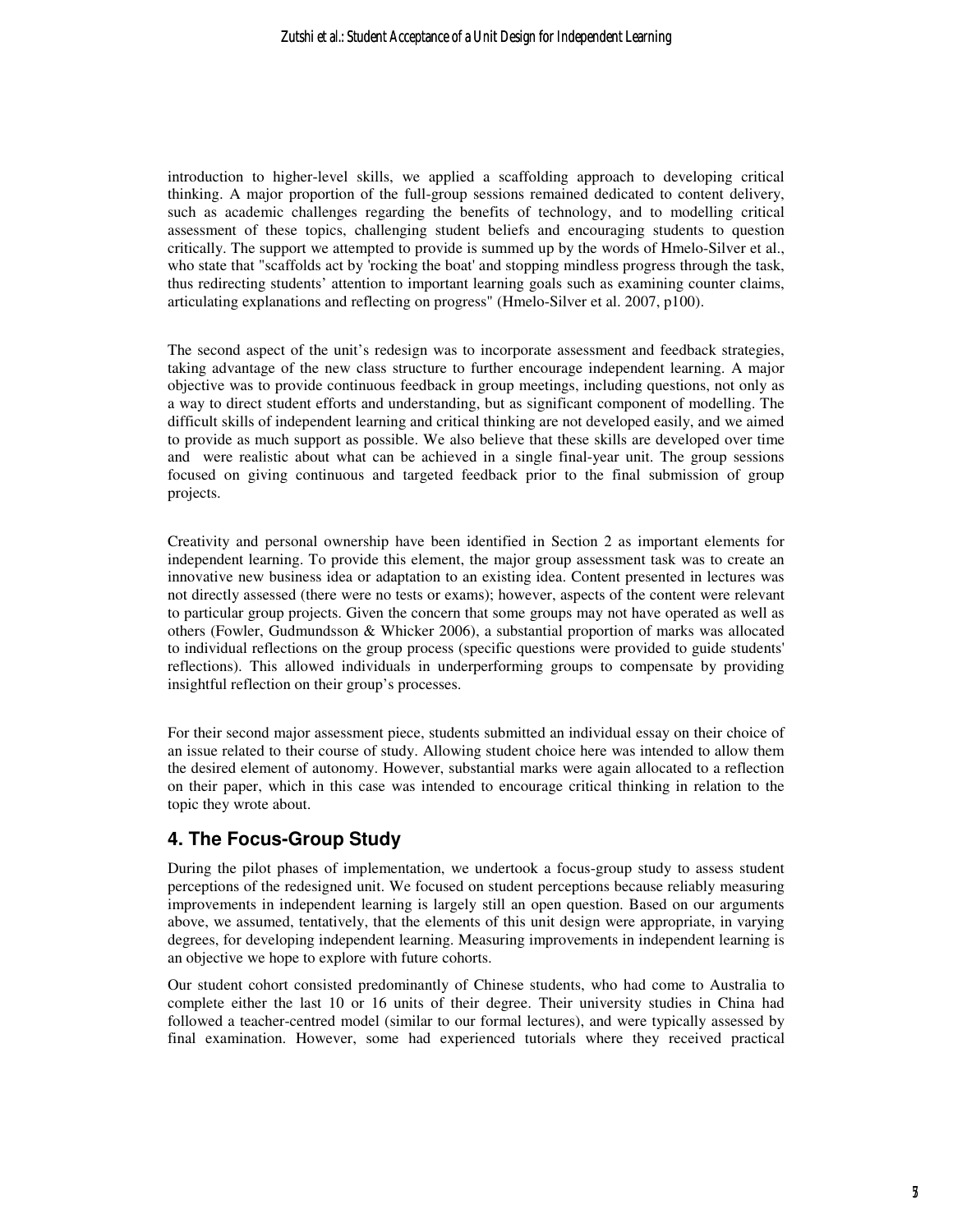experience with eCommerce tools. The aim of our study was to determine how the unfamiliar structure of our unit might affect their perception of the unit design overall and of their learning experience. In other words, we were investigating their reaction to this particular combination of teaching methods and techniques.

#### **4.1. Methodology**

Focus-group interviews were conducted with student volunteers across two consecutive semesters. A set of questions was developed as a basis for semi-structured discussion. Group interviews, which allow a balance between required answers to posed questions and free-ranging discussion (Saunders, Lewis & Thornhill 2009), was seen as appropriate because it was not clear initially what specific issues could be of interest in relation to the unit's design and delivery. This method allowed for elaboration beyond simple answers; moreover, it allowed movement beyond the researchers' perceptions to better understand the participants' point of view (Esterberg 2001; May 2001).

One topic of interest was whether student perceptions would change over the semester. We believed that students might experience considerable discomfort early in the semester, but that this discomfort would reduce as the semester progressed and they become more familiar with the unit's format. We therefore conducted two sets of group interviews: one in the first two weeks of the semester, and the other in the second-last week of classes. Small gift vouchers (\$20 AUD) were offered to students who participated in these sessions, and sessions were conducted immediately following classes. Students who were not comfortable with group discussion were invited to have an individual interview; this option was adopted by some students. All interviews were conducted by an independent staff member (the third author), who had not been involved in the teaching and assessment of the unit, and ethics approval was gained prior to undertaking the project.

Interview questions were based on studying students' perceptions around four dimensions:

- 1. The contact structure;
- 2. The level and nature of support and feedback provided by staff;
- 3. The group work required to complete the major assessment task; and
- 4. Unit learning outcomes.

The first three were broadly related to the unit design, while the last related to students' perceptions of unit outcomes.

| <b>Cohort</b>                           | Cohort 1   |      | Cohort 2   |      |
|-----------------------------------------|------------|------|------------|------|
| <b>Number Enrolled</b>                  | $(n = 29)$ |      | $(n = 25)$ |      |
| <b>Session</b>                          | Early      | ∟ate | Early      | Late |
| <b>Number of</b><br><b>Participants</b> | 6          | 9    | 20         | 23   |
| <b>Participation %</b>                  | 21         | 31   | 80         | 92   |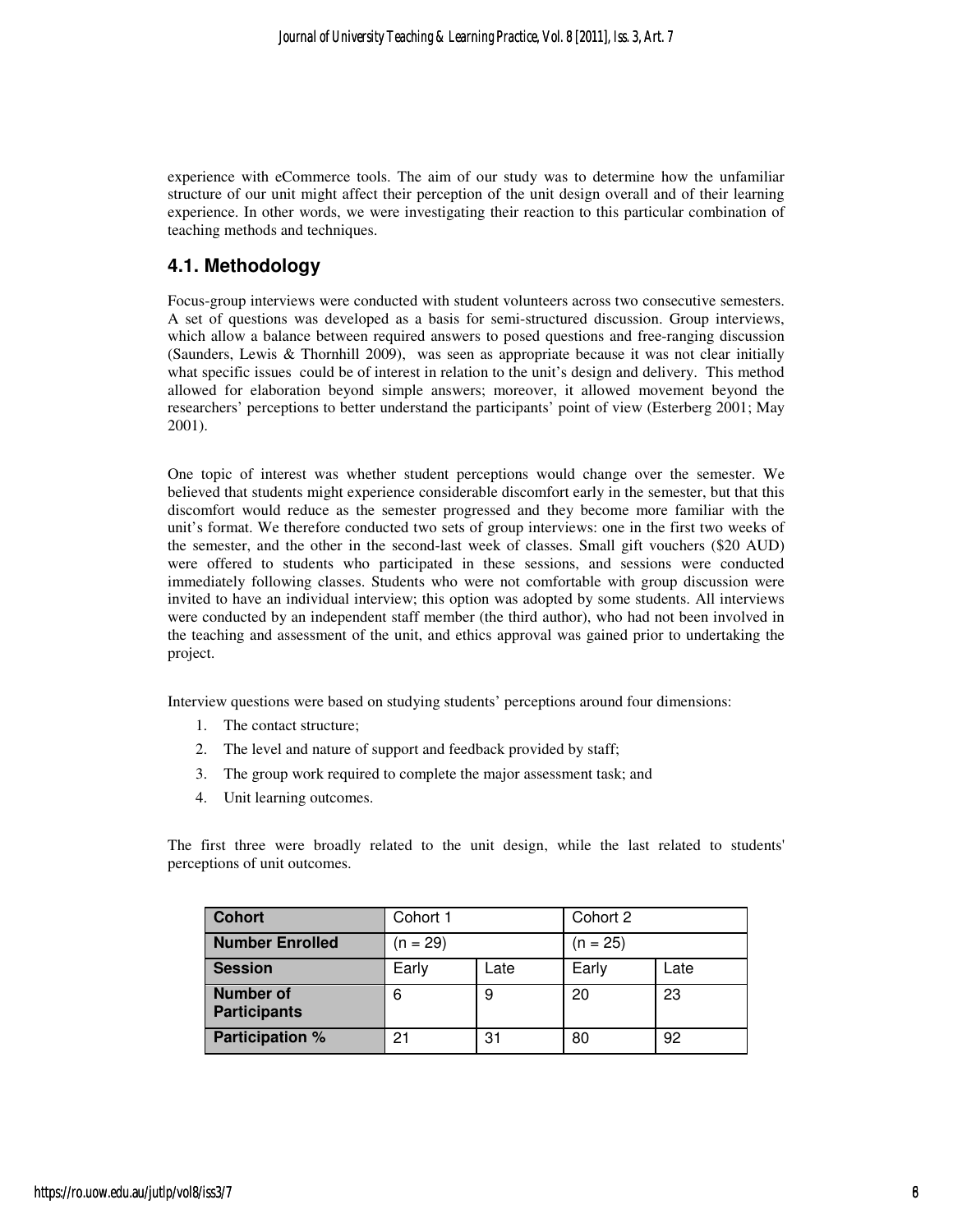Table 1: Focus Group Participation

For cohort 1 and the early session for cohort 2, student responses were recorded manually, as handwritten notes by the interviewer, to alleviate students' possible concerns about electronic recording. Responses were recorded verbatim as far as possible, with the interviewer reading back notes to students, to ensure responses were captured accurately. However, in the early session for cohort 2 it was noted that while the number of participants was very large, the extent of the discussion remained brief. In an attempt to increase the level of participation, and to avoid problems of group-think, students were given a handout with the focus-group questions and encouraged to write brief responses on the handout prior to engaging in discussion. The ensuing discussion remained limited, but the (anonymous) handwritten responses provided a rich source of data. (Table 1 shows the cohort sizes and participation rates.)

## **4.2. Summary of Results**

We have grouped the students' responses into the four main dimensions identified in the previous section. Here we present and discuss the student responses across these dimensions, considering each dimension in turn and summarising the main themes in the responses. Interestingly, in the last two dimensions (group work and outcomes), the responses refer to a number of what are often termed "generic skills" or "higher-level skills". The specific generic skills mentioned are communication, teamwork (cooperation), critical thinking and analysis. Note that we have distilled the dimensions and themes from across all four focus group sessions; this is because the only significant trend from the start of semester to the end is a crystallising of themes rather than a marked change, and there are no significant changes in views apparent between the first and second cohorts. An extract of the key themes arising in each dimension with sample quotes is presented in Table 2. A more detailed discussion of each dimension follows.

| <b>Dimension</b>                                         | <b>Key Positive</b><br><b>Theme</b>                            | <b>Sample Quotes</b>                                                                                                         | <b>Key Negative</b><br><b>Themes</b>                  | <b>Sample Quotes</b>                                                                                            |
|----------------------------------------------------------|----------------------------------------------------------------|------------------------------------------------------------------------------------------------------------------------------|-------------------------------------------------------|-----------------------------------------------------------------------------------------------------------------|
| <b>Contact</b><br><b>Structure</b>                       | Mix of<br>transmissive<br>and non-<br>transmissive<br>learning | I enjoy the mix of<br>group and full class<br>work very much.                                                                | Three hours can<br>be a long class                    | The class was OK.<br>but it's a little tired<br>[sic] that we do<br>class & tutorial<br>together.               |
| <b>Staff</b><br><b>Support</b><br>and<br><b>Feedback</b> | Liked<br>immediate and<br>formative<br>feedback                | The tutor gives<br>feedback [on] our<br>assignment every<br>week and we can<br><i>improve it following</i><br>this feedback. | Some confusion<br>around<br>requirements<br>remains   | []sometimes I'm a<br>bit confused<br>because the focus<br>of different tutors<br>may be different[].            |
| Group<br>Work                                            | Students liked<br>meetings in<br>class times                   | No meetings outside<br>$class - there was$<br>enough time in class.                                                          | A few cases of<br>inequitable<br>workload<br>reported | Each member<br>should keep in mind<br>clearly what our<br>proposal is &<br>contribute equally to<br>the report. |
|                                                          | Allowed for                                                    | My team members                                                                                                              |                                                       |                                                                                                                 |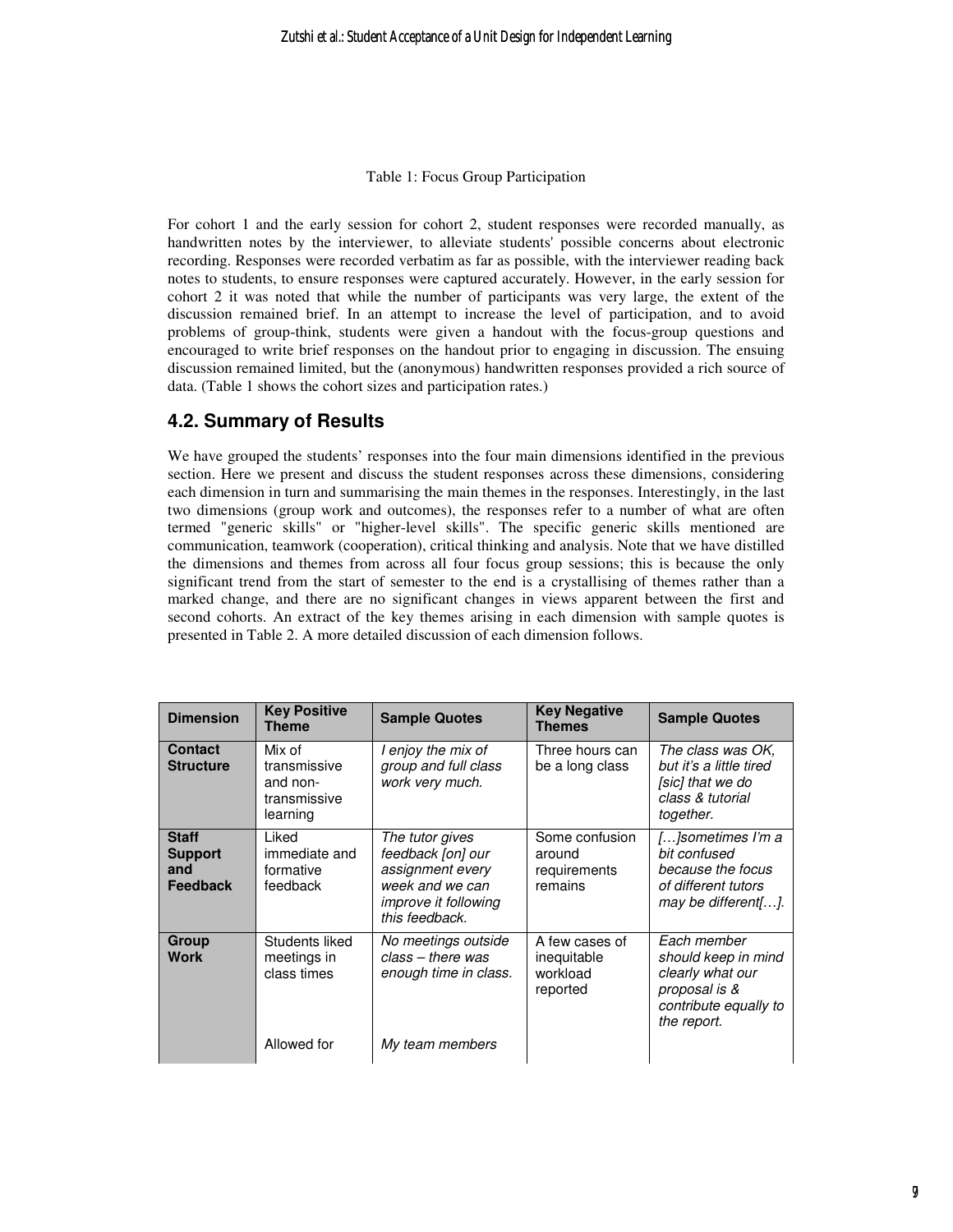|                 | sharing<br>opinions and<br>ideas                                 | teach me a lot. I<br>mean, when we<br>discuss, they usually<br>give me new ideas.                                    |                                                                                     |                                              |
|-----------------|------------------------------------------------------------------|----------------------------------------------------------------------------------------------------------------------|-------------------------------------------------------------------------------------|----------------------------------------------|
|                 | <b>Students</b><br>appreciated the<br>successes of<br>group work | Cooperation and<br>communication. Only<br>by the effort of all<br>team members can<br>we work out a good<br>project. |                                                                                     |                                              |
| <b>Outcomes</b> | Perception<br>associated with<br>development of<br>generic skill | How to manage tasks<br>well.                                                                                         | Some lack of<br>confidence in<br>ability to apply<br>skills in real life<br>remains | I think so, but still<br>need more practice. |
|                 | Specific,<br>practical skills<br>developed                       | Yes, I have learned<br>some new methods of<br>analysing business<br>design.                                          |                                                                                     |                                              |

Table 2: Key Themes in Student Responses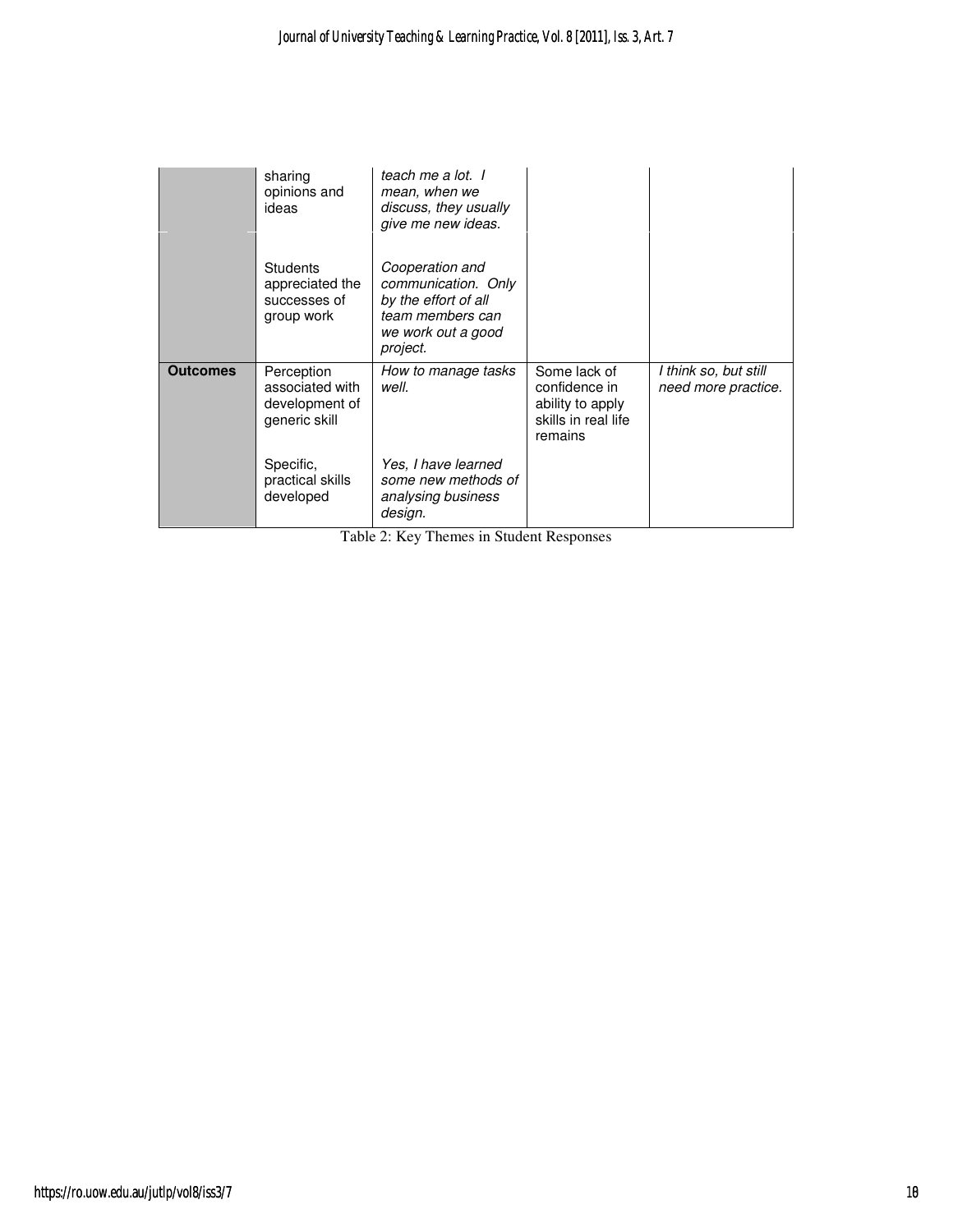#### **Contact Structure**

The contact structure, with the mix of group work and class work, seemed to be widely accepted. The vast majority of the responses regarding the structure at the end of the semester were clearly positive, with many comments like:

- *I enjoy the mix of group and full class work very much.*
- *This way works well, I think.*

There was also a minority expressing qualified acceptance, saying that the method itself was good but could be tiring:

- *A little bit tired when we have to have six hours a day to attend class both morning and afternoon. But group work is good since we can have brainstorm for our topic.*
- *The class was OK, but it's a little tired that we do class & tutorial together*.

The reference to the six hours indicates that at least some students had contact sessions for other units on the same day of the week as the one being reported on. Some students expressed the counter-view that the three-hour block was a good use of time:

• *I like this model – it's more effective in time. I prefer 3 hours in 1 block. There is more opportunity to communicate with fellow students and to improve my group work skills.* 

Apart from the qualified acceptance, there was one dissenting response from the later session in cohort 2 remarking on the lack of staff contact:

• *Not very effective. As only one tutor, spending about 20 minutes of each group, then the remaining time is quite a waste. If it is for group discussion, we can have it after class, organising by ourselves, and we do not need to pay for the time.* 

This is an interesting contrast to the sentiment expressed in the earlier session of focus groups for cohort 1, where the use of class time for group meetings is specifically identified as a positive:

• *Specially like the meeting times for groups not outside class.* 

We believe that by allowing in-class time for group meetings and discussion, one of the significant barriers to group work (i.e. finding common meeting times) is overcome.

## **Staff Support and Feedback**

Students were asked separately about whether the support and feedback received were sufficient. Students appear not to have made a distinction between these two questions. However, the student responses were almost unanimously positive, as reflected in comments like:

- *Yes, we did. Face to face.*
- *Yes, I did. The tutor gives feedback [on] our assignment every week and we can improve it following this feedback.*
- *Yes, they are both friendly and knowledgeable. They give us sufficient suggestions each time.*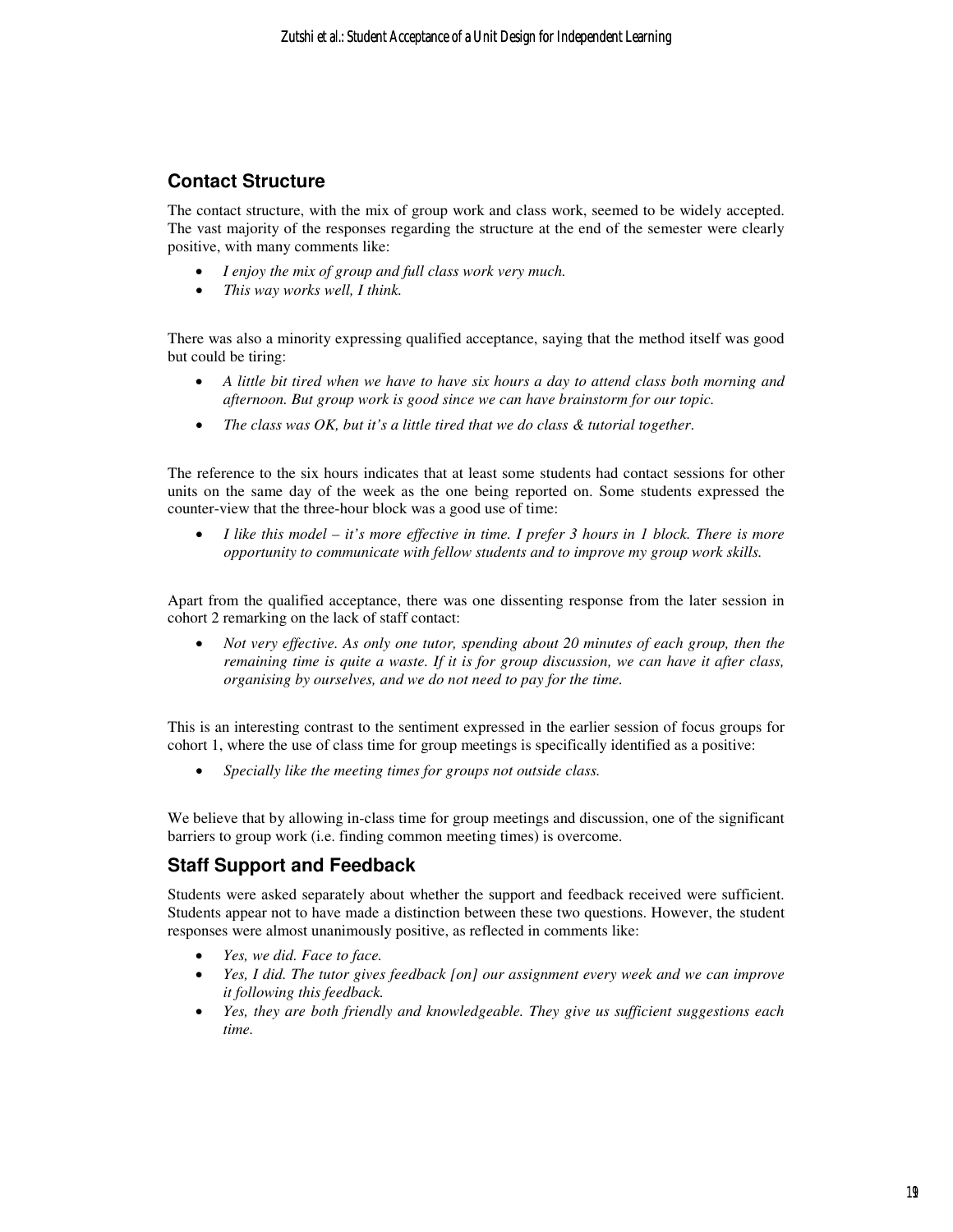One response was indicative of qualified agreement:

• *Yes, but I think sometimes I'm a bit confused because the focus of different tutors may be different a bit. I need to learn how to satisfy both of them.*

The response above refers to the fact that both members of staff (corresponding to the traditional "lecturer" and "tutor") had significant input in the feedback process, and may perhaps have emphasised different aspects. The only responses that were not clearly positive were:

- *Not so much. I need more focus.*
- *It is hard to say. How much is enough? But every question I asked has got answers.*

The first response above is difficult to interpret, while the second appears to be a qualified positive.

## **Group Work**

Students took advantage of the opportunity to conduct group meetings within the scheduled class time, except in one group, where at least one member was reported as consistently absent. However, clearly some groups met outside of the class time.

- *No meetings outside class there was enough time in class.*
- *Yes, every week group meeting at class & in free time.*
- *We worked together outside class time.*

In response to all group-work-related questions, students clearly acknowledged two main benefits: the diversity of opinion and the opportunity to exchange ideas. The evidence for this was particularly strong, with frequent comments similar to these:

- *Yes, more people, more opinions.*
- *Different people come with different points, so we learn from each other. We learn communication skills.*
- *My team members teach me a lot. I mean, when we discuss, they usually give me new ideas.*

Cooperation was another theme that arose consistently in response to questions related to group work, often in conjunction with references to communication:

- *Cooperation and communication. Only by the effort of all team members can we work out a good project.*
- *Yes, my group's members are getting on well with each other during this summer course. And I think this helps my group in critical thinking.*

In many responses related to group work, such as the one above, students report developing and exercising a number of generic skills (critical thinking in this case). Of interest is the fact that these usually appear together, suggesting the students connect elements of group work with generic skills.

- *I learnt critical thinking skills from this group project.*
- *Teamwork skills, communicating skills, creative skills.*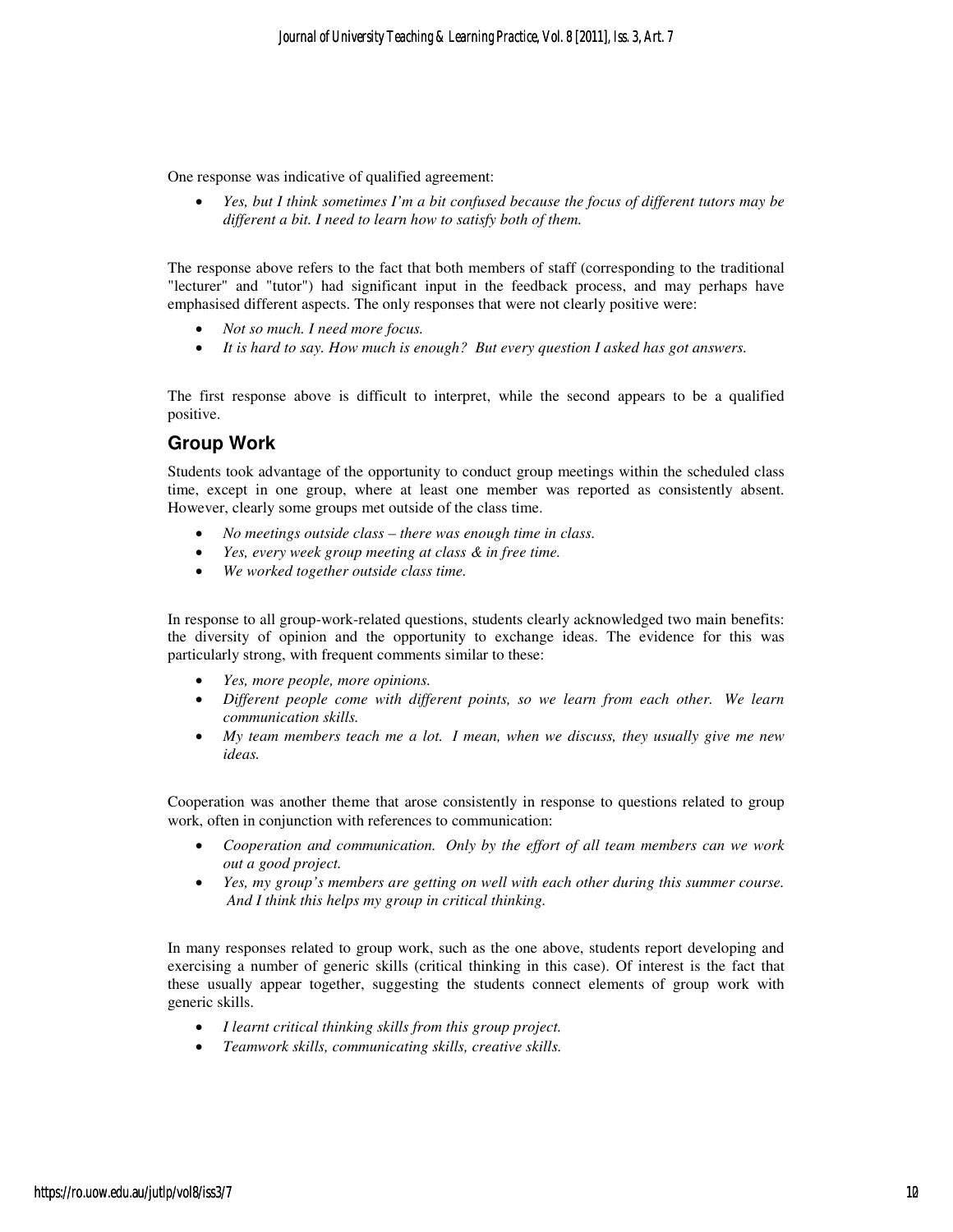The following two responses to questions about group work also mention the generic skills of critical thinking, communicating and analysis:

- *I learnt the way of critical think* [sic]*, and how to organise a paper well in an academic way.*
- *Cooperate and analysis skills. Analysing problems.*

Some other responses in relation to group work are relevant to outcomes, and are discussed under that theme.

A final theme within this dimension is students' assessment of how effective their groups were. The majority of students reported that their groups worked effectively:

- *All our members worked very hard.*
- *Yes, we have allocated the work well. Everyone is satisfied with the job. And we have worked effectively.*
- *Yes, we worked together effectively. Everyone including me finish their job in time and with good quality.*

In each cohort, it became apparent that there was one group in which at least some of the students did not feel that their groups worked effectively. In one student's response, the negative experience is attributed to a perceived lack of participation by another member of the group. In the other cases, the negative responses seem to be based on difficulties coordinating with other members:

• *Not really, but fine. Each member should keep in mind clearly what our proposal is & contribute equally to the report. And we should learn how to better integrate each part of the report.* 

#### **Outcomes**

We wanted to know about at least one major expected unit learning outcome, the ability to critically analyse business design. We were also interested in learning what skills the students believed they had developed as a result of engaging in the group project.

Overall, responses were positive, with a few qualified or uncertain answers. Positive responses included the following:

- *Yes, each time during the tutorial, both our lecturers give us suggestions about our business project.*
- *Yes, definitely.*
- *Yes, I have learned some new methods of analysing business design*.

In the qualified responses, the uncertainty seems to stem from a recognition that more practice or experience was needed.

- *Need more experience first.*
- *Still need teacher guidance.*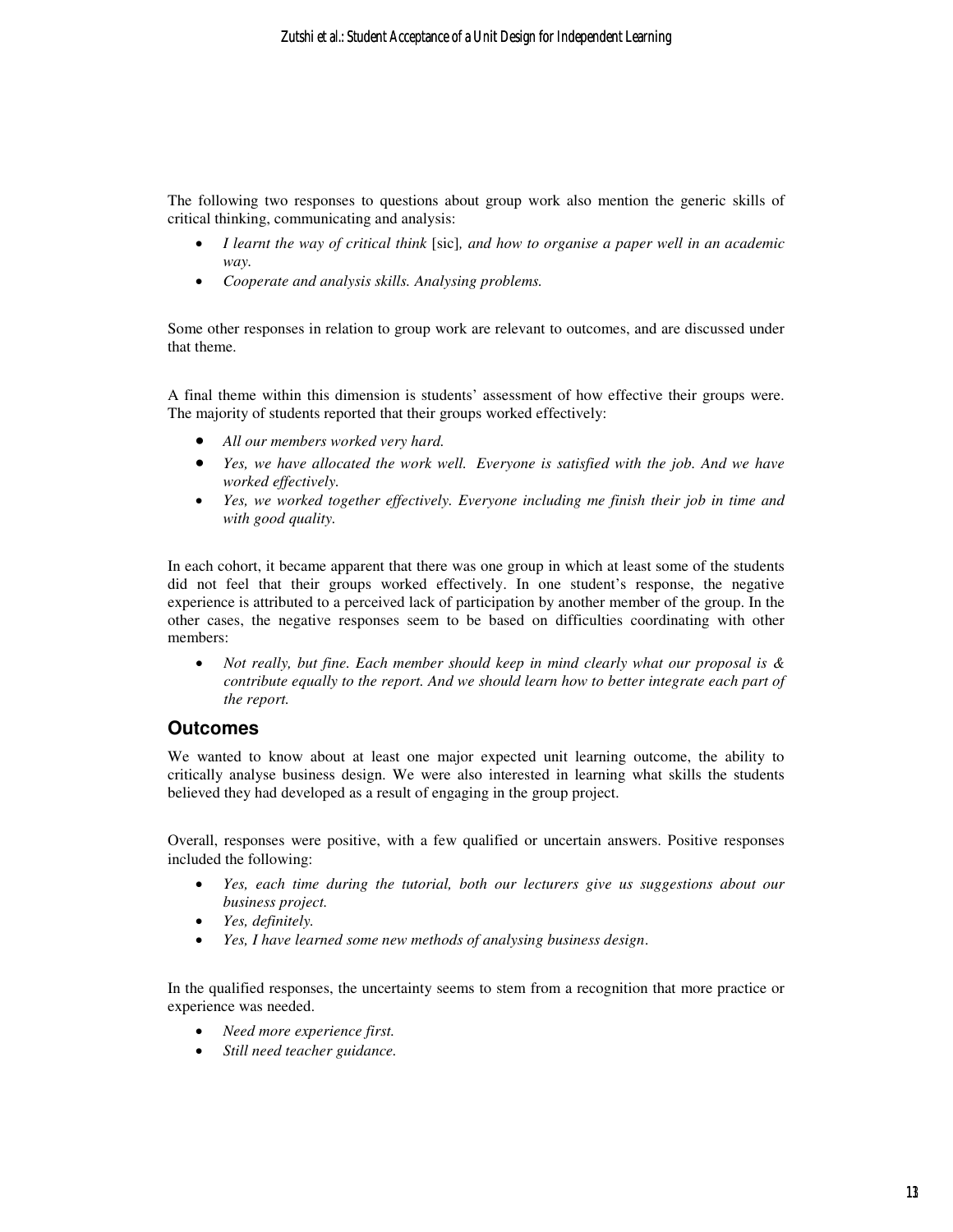• *I think so, but still need more practice.*

In addition to the generic skills identified by students in the previous section, there were a range of specific skills that students reported developing:

- *I learnt how to draft diagrams well.*
- *I learnt something about searching for customer needs and how to attract investors.*

Students perceived that they had exercised or improved the high-level skills that we identified as those that an independent learner should possess: self-management; critical thinking; and creative thinking to identify goals and methods of achieving them. The following responses are relevant to these skills respectively:

- *How to manage tasks well.*
- *Yes, my group's members are getting on well with each other during this summer course. And I think this helps my group in critical thinking.*
- *This is a good way to teach the unit because we can identify the problems we have, and learn how to resolve them.*

## **4.3. Discussion**

This section presents our findings based on the student responses above, and discusses the implications of these in relation to other research on this topic as well as for our future investigations.

Our main finding is that students were very positive overall about their experience with this model. It appears that this is primarily due to a perceived high level of feedback and support, as well as perceived benefits from the group work. One element that may have contributed to this perception is the support within this design for group work, particularly allowing a single block of time in which group meetings could be held both with and without staff participation.

Two elements of instructor feedback that students appeared to appreciate particularly, based on their responses, were its immediacy, and the fact that formative feedback was received prior to submitting work for assessment. Both these elements were intrinsic to our design, whereby students could present and discuss drafts of work face-to-face on a regular basis and seek clarification on expectations within class time, in addition to their scheduled group meetings. Students were also very satisfied with the effectiveness, not just the process, of their group work. This may be due in part to the assistance given to students in managing their time both during the mini-lectures and in the regular group meetings. Regular feedback on drafts, along with timemanagement assistance, are the two primary avenues of providing scaffolding to students. The literature suggests that scaffolding is essential for EBL (Hutchings 2007; Kahn and O'Rourke 2004) and similar "inductive" or "inquiry-based" methods (Hmelo-Silver, Duncan & Chinn 2007).

One student stated that feedback from multiple members of staff was confusing. We believe that it is beneficial for students to receive feedback from multiple staff members, even if the feedback appears contradictory, as it requires students to exercise judgement in balancing alternative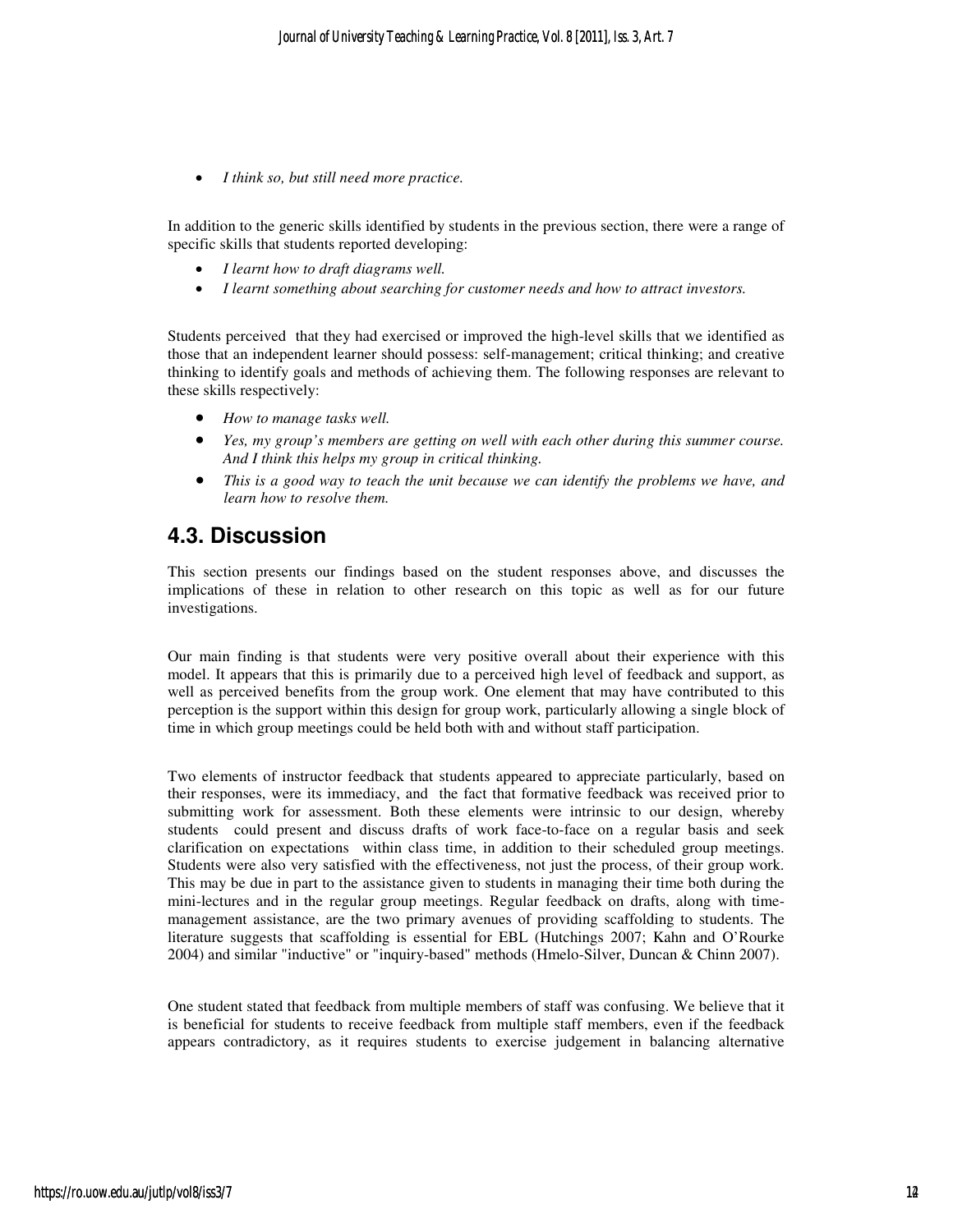viewpoints. However, it may be of benefit to make this expectation clearer to students early in the semester.

Of interest to us was that our results support the work of Kember (2000), who provides evidence against the mistaken belief held by some educators that Asian students prefer passive forms of learning, such as rote learning. In fact, our cohorts were made up almost entirely of international students from Chinese partner universities, with a maximum of two prior semesters' study outside of China. However, our results are in contrast with the study by Li and Campbell (2008), which found that Asian students felt "disheartened and discouraged" participating in group assessments. That study reported negative perceptions around group assessment tasks (although the students valued in-class group discussion). The negative perceptions reported by Li and Campbell (2008) were associated with, among other factors, a lack of adequate support from staff as well as noncontributing members. In our responses, dissatisfaction with group work appeared limited to issues associated with non-contributing members and was relatively rare, while Li and Cambell (2008) reported unanimous dislike of group assignments. An interesting difference between the cohorts of students in our study and those studied by Li and Campbell (2008) is that out student cohorts were more homogeneous, with almost all students from the same country and from a small number of institutions that have partnership agreements with our university. We did not gather sufficient data nor design the study to focus on this factor of homogeneity, which may be another reason why our findings vary from those reported by Li and Campbell (2008).

Two open questions related to this study remain. First, we cannot infer from the data whether the scaffolding we provided negatively affects student autonomy. This is really a question about what an appropriate level of scaffolding ought to be for students in EBL and similar models, such as ours, and what forms it should take. Second, our study has focused on student perceptions, not on changes in abilities. We are not aware of a reliable method for measuring changes in independent learning ability, but are currently investigating ways of doing so for future research.

# **4.4. Limitations**

One limitation of phase 1 of the study was the small numbers of students from cohort 1 who volunteered to participate in group interviews (20% participation for the first round, and 30% for the second round), from an already small cohort of only 30 students. Additionally, the use of group interviews, rather than individual interviews, may have influenced the responses from students. Esterberg (2001, p. 111) notes that such group interviews carry the risk that "participants might censor themselves and defer to group opinion so as not to 'rock the boat' or make others feel uneasy". May (2001) raises concerns about generalising results from a single group to a wider population, given that the internal interactions of groups may result in people modifying their opinions. These two risks could both be regarded as relating to group-think.

However, elements of our ongoing study may address these group-think issues. Phase 2 extended our study across a further student cohort with a much higher participation rate. For the later focus group, the second cohort were asked to discuss their answers in pairs and to individually write down their responses to the posed questions before engaging in group discussion. The written responses were then collected to ensure that any views not aired in the ensuing discussion were taken into account. This could help to reduce the group-think concerns raised by May (2001). It also helped address one difficulty of the study, which was reluctance to voice opinions in the full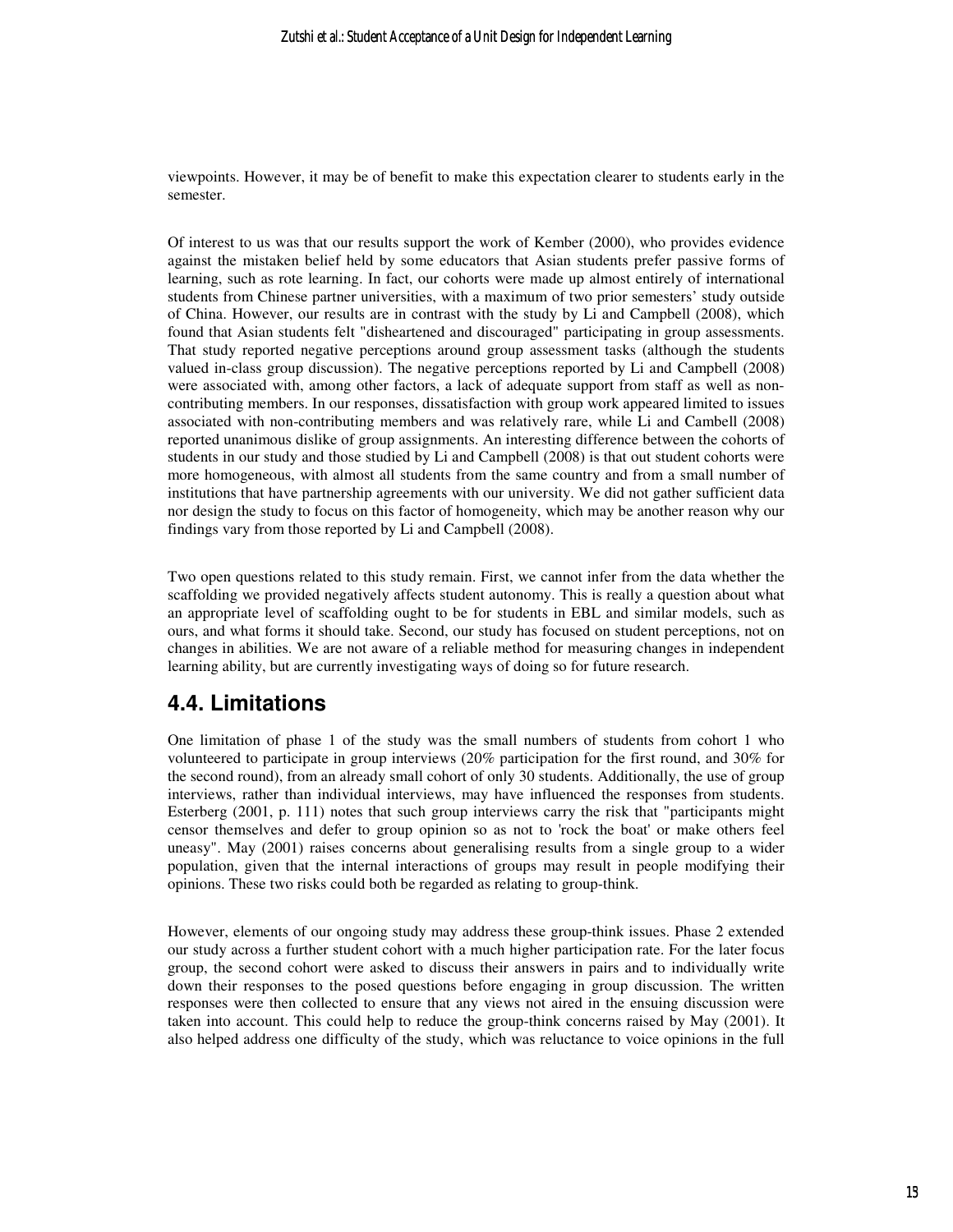group interview and discussion. This may seem contradictory, given their positive reporting of communication in their project groups. There are a number of possible explanations for this. One is that free and open communication in groups can take time to develop, and the focus groups were not the same as their project groups. The setting, type and purpose of communication in focus groups is very different to that experienced in project groups. Because of this limitation, it is probably worth taking advantage of our ethics approval to analyse their reflections on their work (one of the assessment items). This may provide additional insight into their experience.

Finally, we note that the cohort size has been comparatively small in both the semesters during which the study was conducted. Further investigation is necessary to determine how well the approach scales to larger cohorts.

# **5. Conclusion**

In relation to the design and execution of our study, we note the following. Firstly, the student responses to the design have been investigated across two consecutive semesters through a focusgroup study. While the participation rate from the first cohort was quite low, the second cohort was very highly represented in the focus-group sessions.

From this study the following points of interest emerge in relation to teaching and learning practice. First, the paper demonstrates how it is possible to move away from a conventional lecture/tutorial format, within standard undergraduate resourcing constraints, for cohorts of up to 90 students.

Second, the proposed unit design has allowed us to better support those pedagogical elements that we argue are better suited to developing independent learning skills, as identified in Section 2: providing students with substantial autonomy, frequent feedback and opportunities for creativity and social learning. However, student autonomy as presented in this paper requires an appropriate level of scaffolding or support as an important part of unit design.

Third, in relation to student perceptions of our design, their response across the two cohorts was largely positive in terms of the contact structure, staff support, the group work carried out and the outcomes students felt they achieved. The conclusion we draw is that students were accepting of our unit design, despite its novelty. This offers encouragement to practitioners seeking to explore alternatives to the standard lecture-tutorial model for particular pedagogical outcomes.

Finally, the research highlights the following issues for further investigation. We identified scaffolding as important; consequently, the development of guidelines around appropriate methods and levels of support for independent learning would be valuable. Also, there is a need for methods to reliably measure changes in levels of independent learning, rather than relying on student perceptions. Another important open question is the scalability of unit designs, such as the one discussed here, to larger cohorts.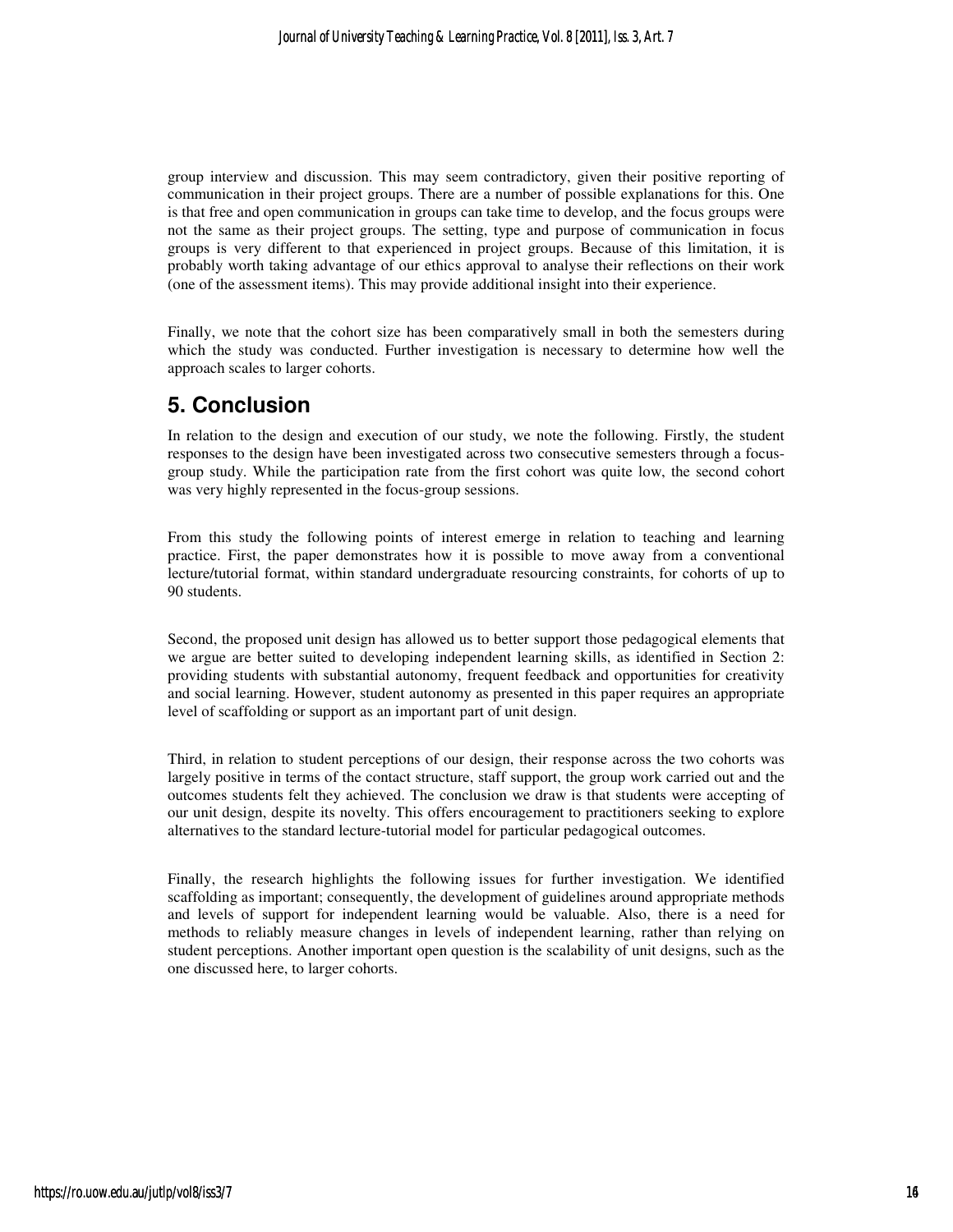### References

- Baird, JR 1988, 'Quality: What should make education "Higher"?', *Higher Education Research and Development,* vol.7, no. 2, pp141-152.
- Bligh, DA 2000, *What's the use of lectures?*, Jossey-Bass, San Francisco.
- Bradley, D, Noonan, P, Nugent, H & Scales, B 2008, *Review of Australian Higher Education: Final Report*, DEEWR.
- Brookfield, S 2000, 'Adult cognition as a dimension of lifelong learning', in Field, J & Leicester, M (eds) *Lifelong learning: Education across the lifespan'*, Routledge/Falmer, London.
- Eneau, J 2008, 'From Autonomy to Reciprocity or Vice-Versa? French Personalism's Contribution to a New Perspective on Self Directed Learning', *Adult Education Quarterly*, vol. 58, no. 3, pp229-248.
- Esterberg, KG 2001, *Qualitative Methods in Social Research*, McGraw-Hill Higher Education, Boston.
- Fowler, JL, Gudmundsson AJ & Whicker LM 2006, *Groups Work!: A guide for working in groups*. Australian Academic Press, Bowen Hills.
- Geraghty, B & Quinn, AM 2009, 'An evaluation of independent learning of the Japanese hiragana system using an interactive CD', *ReCALL*, vol. 21, no. 2, pp227-240.
- Gow, L & Kember, D 1990, 'Does higher education promote independent learning?', *Higher Education,* vol. 19, no. 3, pp307-322*.*
- Hmelo-Silver, CE, Duncan, RG & Chinn, CA 2007, 'Scaffolding and Achievement in Problem-Based and Inquiry Learning: A Response to Kirschner, Sweller and Clark (2006)', *Educational Psychologist*, vol. 42, no. 2, pp. 99-107.
- Hutchings, W 2007, *Enquiry-Based Learning: Definitions and Rationale*, Centre for Excellence in Enquiry-Based Learning, accessed 23/06/2010, http://www.campus.manchester.ac.uk/ceebl/resources/papers/hutchings2007\_definingebl.pdf.
- Kahn, P & O'Rourke K 2004, *Guide to Curriculum Design: Enquiry-Based Learning*, accessed 23/06/2010, http://www.campus.manchester.ac.uk/ceebl/resources/guides/kahn\_2004.pdf.
- Kember, D 2000, 'Misconceptions about the learning approaches, motivation and study practices of Asian students', *Higher Education,* vol. 40, no. 2, pp99-121.
- Laurillard, DM 1993, *Rethinking University Teaching: A Framework for the Effective Use of Educational Technology*, Routledge/Falmer, London.